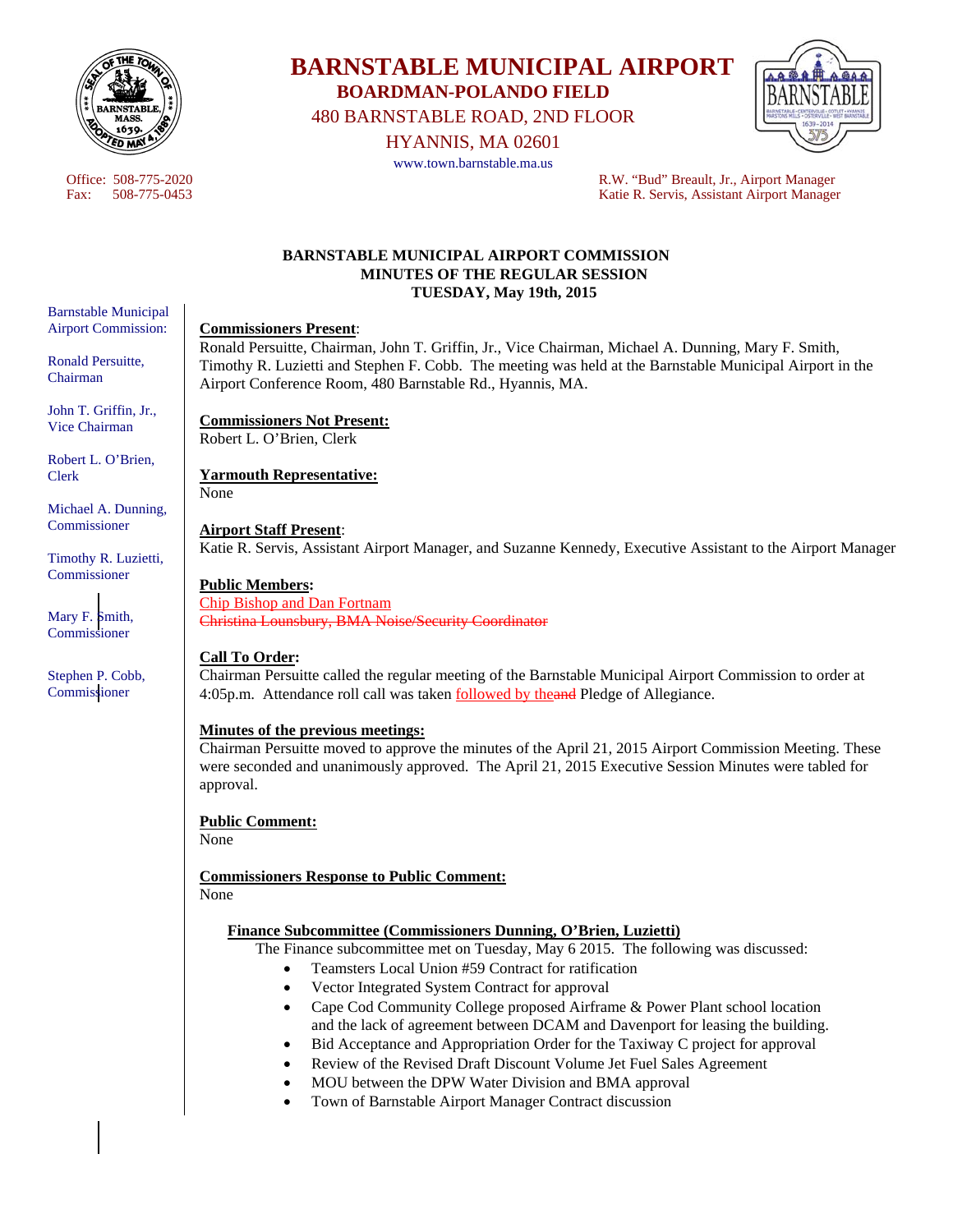- MUNIS A/R software update
- Steamship Authority lease update
- ZIP Car Request and rescission from Budget Car Rental

# **Infrastructure & Marketing Subcommittee (Commissioners Griffin, Smith, Cobb)**

The Infrastructure & Marketing subcommittee met on Tuesday, May 6 2015. The following was discussed:

- Cape Cod Community College Airframe & Power Plant proposed school update
- Phase II East Ramp Access Road project delay pending the school location
- Bid Acceptance for the Taxiway C project approval
- Updates on all ongoing BMA projects

#### **Old Business: BMA0914-04 – Review Revised Draft BMA Jet Fuel Volume Discount Program**

This agenda item was tabled for discussion at the June  $3<sup>rd</sup>$  Finance subcommittee meeting

## **New Business:**

**BMA0515-01 – Approval of Bid Acceptance for the Reconstruct and Relight Taxiway C Construction project and Appropriation Order 2015-XXX in the amount of \$785,000 for additional funds to complete the project MOTION:** to approve the Bid Acceptance for the bid submittal from Lawrence Lynch Corporation for the Reconstruct and Relight Taxiway C Construction project contingent upon the Town Council approval of Appropriation Order 2015-XXX; and to approve Appropriation Order 2015-XXX in the amount of \$785,000 for necessary additional funding for the project. **SPONSOR:** Finance Subcommittee **(May be acted upon)** 

- This agenda item was moved and read by Commissioner, Dunning and seconded.
- The Appropriation Order was sent May  $1<sup>st</sup>$  to the Town Manager to be placed on the Town Council Agenda for Thursday May 21<sup>st</sup>. This was overlooked and will not be on the agenda until June 4<sup>th</sup> for the first reading.
- This agenda item was unanimously approved by verbal vote.

## **BMA0515-02 – Approval of the New Vector Airport Systems Integrated Aircraft ID, VNOMS, & Billing System proposed 5 year contract from 07/01/2015 - 06/30/2020.**

**MOTION:** to approve the proposed 5 year contract with Vector Airport Systems for an integrated Aircraft ID, VNOMS, & Billing System effective July 1, 2015 for an initial cost of \$71,842.00 for the first year. **SPONSOR:** Finance Subcommittee **(May be acted upon)** 

- This agenda item was moved and read by Commissioner Luzietti, and seconded.
- Asst. Manager Servis stated that the language pertaining to early termination for the contract needs to be changed to reflect a pro-rated annual fee.
- This agendas item was unanimously approved by verbal vote as noted to include the contingency language.

## **BMA0515-03 – Approval of Teamsters Local Union #59 contract effective 7/1/2014 – 6/30/2017 for Ratification**

**MOTION** to approve the Teamsters Local Union #59 contract effective July 1, 2014 for ratification with the language as outlined on the tentative agreement dated April 24, 2015. **SPONSOR:** Finance Subcommittee **(May be acted upon)** 

- This agenda item was read by Commissioner Griffin, and seconded.
- This agenda item was unanimously approved by verbal vote.

## **BMA0515-04 – Approval of the MOU between the Town of Barnstable DPW Water Supply Division and the Barnstable Municipal Airport**

**MOTION** to approve MOU Version 3.0 R3 as amended 5/5/15 between the Town of Barnstable DPW Water Supply Division and the Barnstable Municipal Airport. The term of the MOU will be for an initial 10 years effective 3/1/2013 and terminating on 2/28/2023; with an automatic 10 year extension to 2/28/2033 subject to rate renegotiation. **SPONSOR:** Finance Subcommittee **(May be acted upon)** 

This agenda item was tabled for further discussion at the June  $3<sup>rd</sup>$  Finance subcommittee meeting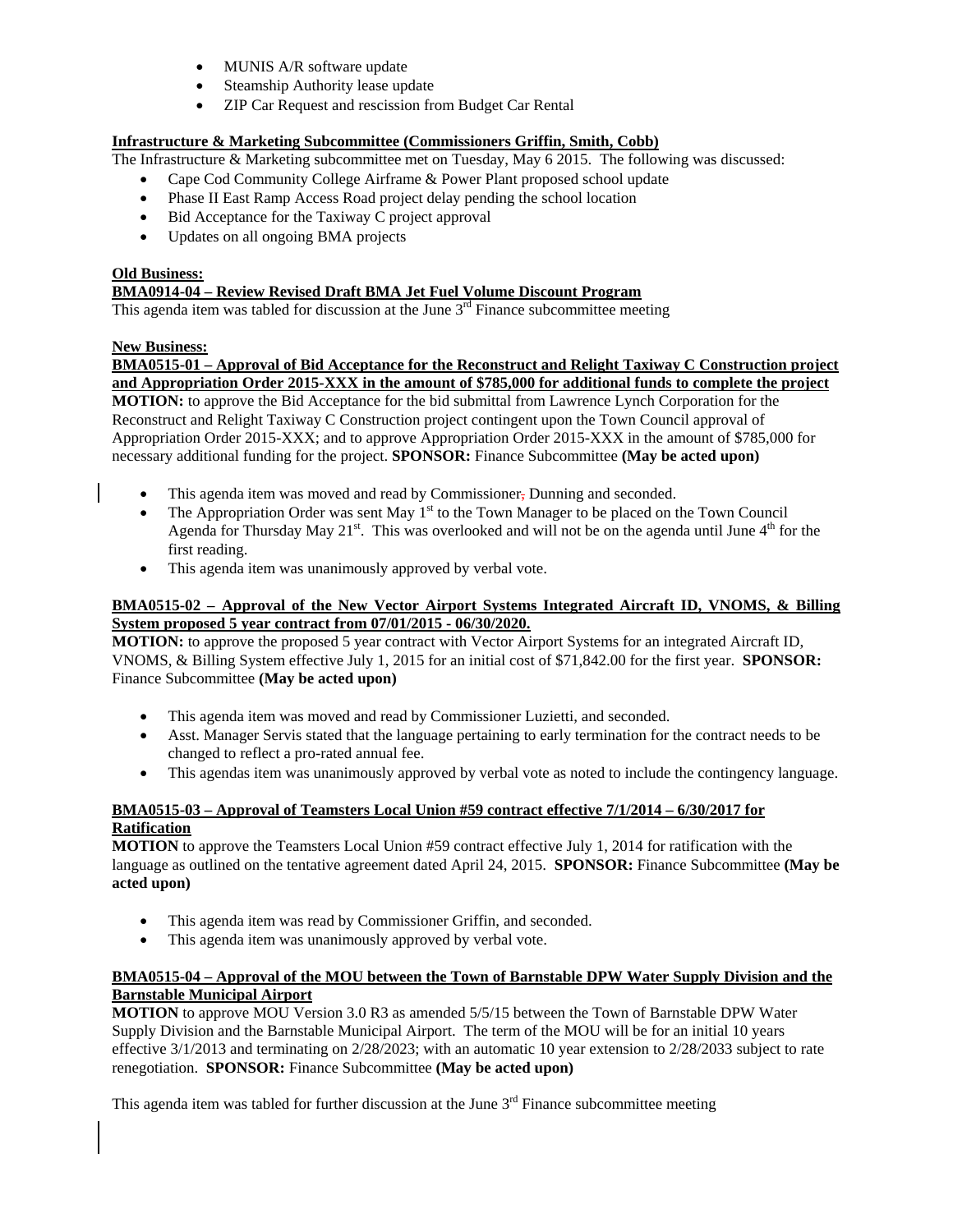## **BMA0515-05 – Approval of the Amendment No. 1 to the Woods Hole, Martha's Vineyard and Nantucket Steamship Authority Lease**

**MOTION** to approve the Amendment No. 1 to the Woods Hole, Martha's Vineyard and Nantucket Steamship Authority Lease effective 1/1/2015 for 5 a year period with one additional 5 year option to renew terminating on 12/31/2024. **SPONSOR:** Finance Subcommittee **(May be acted upon)**

This agenda item was tabled

# **Airport Manager's Report:**

- On May 8<sup>th</sup> management met with the Airport tenants re: snow removal. Comments and suggestions were reviewed and some improvements will be placed in effect for next year. The tenants were pleased with the prompt snow removal, but made comments about the number of days that the airport was closed due to the snow.
- Eversource started their cable project on April  $8<sup>th</sup>$  and finalized the airport section last Friday. Some Runway closures were necessary.
- The DPW Water Main relining project started April 27<sup>th</sup>. Water testing was done today and results will determine if the project is complete.
- $\bullet$  Taxiway repainting began on May 18<sup>th</sup> and is progressing well. Safety Markings did the project last year and they should be complete by the end of the week.
- The Notice to Proceed for the Fuel Farm project should be issued tomorrow to begin work in June.
- The East Side Access road design is complete and has been sent to the Cape Cod Commission for review. This project may be put on hold pending the outcome of the availability of a building for the CCCC A&P School.
- The Taxiway C project will begin in the fall once the appropriation orders are approved and grant requests submitted.
- The Part 139 Inspection is scheduled for June  $15<sup>th</sup>$ ,  $16<sup>th</sup>$ , and 17th. Staff has been preparing and continuing with daily inspections and compiling all of the reports and training records.
- JetBlue resumes seasonal service on June  $18<sup>th</sup>$ , 2015.
- The FAA will be doing a project on their approach light system on Runways 24  $\&$  15. They will begin tomorrow on Runway 24. Most of the stanchions are in the railroad yard, but there may need to be intermittent closures of the runways for them to complete their work.
- The RVZ project will be gin in the fall.

# **Commissioner's Comments:**

Commissioner Griffin stated at the last meeting there was a discussion about the Worcester Airport and how they have been attracting air service. One key factor that was omitted is the fact that Massport took over the Worcester Airport; and this has impacted the financial ability of the airport to offer incentives to entice new service.

Commissioner Cobb stated that there was a very good article published in the Cape & Plymouth Business News regarding the economic impact of the Barnstable Airport and also in the Cape Cod Times. This was nice exposure for the Airport.

There was a question raised by Counselor Jim Crocker in an article in the Barnstable patriot regarding the closure of the Mary Dunn wells pertaining to whether some of the pollution may be related to the airport. Chip Bishop spoke with Dan Santos, DPW Director, to see if a statement could be made that the Airport is not the source of any pollution. He wanted to hold off until the further water testing results were received to back up the statement.

DEP has requested that the Airport test some of their wells. Horsley Witten stated that there was no sign of the 1,4 dioxane contaminant in the testing that they did near Griffin and Cape Air. Additional testing will be done downstream. So far, the wells on the airport did not indicate the presence of 1,4 dioxane above laboratory reporting limits. An official report will follow from Horsley Witten Group. The Chairman will contact Mr. Crocker and review the testing that has been completed by the airport and the negative results. He commented that the Water